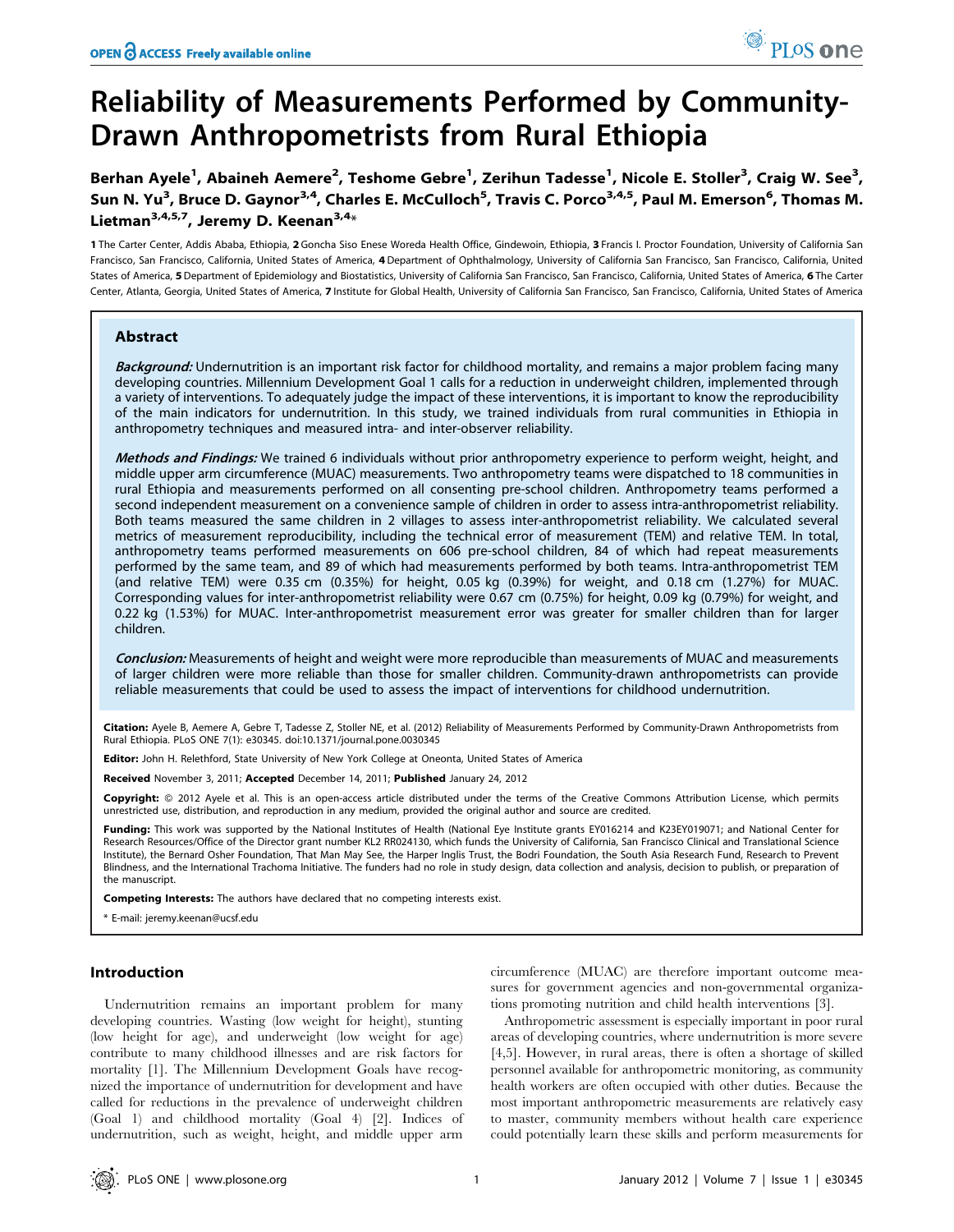Table 1. Inter-observer reliability for simultaneous measurements of 594 children in rural Ethiopia.

|                   | <b>Estimate (95% Confidence Interval)</b> |                                   |                         |  |
|-------------------|-------------------------------------------|-----------------------------------|-------------------------|--|
| <b>Metric</b>     | <b>Height</b>                             | Weight                            | <b>MUAC</b>             |  |
| Mean              | 88.6 cm (87.7 to 89.5)                    | 11.89 kg (11.66 to 12.11)         | 14.1 cm (14.0 to 14.2)  |  |
| <b>TEM</b>        | $0.10$ cm $(0.09$ to $0.10)$              | $0.01$ kg $(0.01$ to $0.01)$      | 0.08 cm (0.07 to 0.08)  |  |
| %TEM              | $0.11\%$ (0.11 to 0.12)                   | 0.07% (0.07 to 0.07%)             | $0.56\%$ (0.53 to 0.59) |  |
| Reliability (ICC) | $>0.999$ ( $>0.999$ to $>0.999$ )         | $>0.999$ ( $>0.999$ to $>0.999$ ) | 0.995 (0.994 to 0.995)  |  |
| Repeatability     | 0.27 cm (0.26 to 0.29)                    | 0.02 kg (0.02 to 0.02)            | 0.22 cm (0.21 to 0.23)  |  |

TEM = technical error of measurement; %TEM = relative TEM; ICC = intraclass correlation coefficient; MUAC = middle upper arm circumference. doi:10.1371/journal.pone.0030345.t001

community-based monitoring. In this study, we trained community members in rural Ethiopia how to measure weight, height, and MUAC, and assessed the reproducibility of their measurements.

# Methods

## Ethics Statement

The study was registered with clinicaltrials.gov, numbers NCT00322972 and NCT01202331. The study had approval from the Committee for Human Research of the University of California, San Francisco, Emory University, and the Ethiopian Ministry of Science and Technology. The study was carried out in accordance with the Declaration of Helsinki and overseen by a Data Safety and Monitoring Committee appointed by the National Institutes of Health-National Eye Institute. Verbal informed consent in the local language was obtained from the guardian of all children. Verbal consent was approved by all institutional review boards, and was used due to the high prevalence of illiteracy in the study area.

# Study Design

This study describes the reproducibility of several secondary outcome measures (height, weight, and MUAC) from a series of cluster-randomized clinical trials performed in Goncha Siso Enese woreda, Amhara Region, Ethiopia. In the clinical trials, 72 subkebeles (government-defined subdistricts) were randomized to 1 of 6 different trachoma treatment strategies [6,7,8]. In March 2011 (58

Table 2. Intra-anthropometrist reliability for repeated measurements of 84 children in rural Ethiopia.

|               |                 | <b>Estimate (95% Confidence Interval)</b> |                                   |                            |  |
|---------------|-----------------|-------------------------------------------|-----------------------------------|----------------------------|--|
| <b>Metric</b> | <b>Observer</b> | Height                                    | Weight                            | <b>MUAC</b>                |  |
| Mean          | 1               | 98.1 cm (95.6 to 100.6)                   | 13.93 kg (13.22 to 14.65)         | 14.3 cm (14.0 to 14.6)     |  |
|               | $\overline{2}$  | 98.3 cm (96.1 to 100.6)                   | 14.07 kg (12.44 to 14.69)         | 14.5 cm (14.1 to 14.8)     |  |
|               | 3               | 99.2 cm (93.7 to 104.8)                   | 14.42 kg (12.83 to 16.01)         | 14.0 cm (13.0 to 15.0)     |  |
|               | All             | 98.3 cm (96.8 to 99.9)                    | 14.04 kg (13.60 to 14.47)         | 14.4 cm (14.1 to 14.6)     |  |
| <b>TEM</b>    | $\mathbf{1}$    | 0.38 cm (0.30 to 0.47)                    | 0.07 kg (0.05 to 0.08)            | 0.21 cm (0.16 to 0.26)     |  |
|               | $\overline{2}$  | 0.32 cm (0.25 to 0.39)                    | 0.04 kg (0.03 to 0.05)            | 0.16 cm (0.13 to 0.20)     |  |
|               | 3               | 0.29 cm (0.14 to 0.44)                    | 0.02 kg (0.01 to 0.03)            | 0.12 cm (0.06 to 0.18)     |  |
|               | All             | 0.35 cm (0.29 to 0.40)                    | 0.05 kg (0.05 to 0.06)            | 0.18 cm (0.15 to 0.21)     |  |
| %TEM          | 1               | 0.39% (0.30 to 0.48)                      | 0.49% (0.38 to 0.61)              | 1.48% (1.14 to 1.83)       |  |
|               | $\overline{2}$  | 0.33% (0.26 to 0.40)                      | 0.31% (0.24 to 0.38)              | 1.12% (0.87 to 1.36)       |  |
|               | 3               | 0.29% (0.14 to 0.45)                      | 0.13% (0.06 to 0.20)              | 0.85% (0.40 to 1.30)       |  |
|               | All             | 0.35% (0.30 to 0.41)                      | 0.39% (0.33 to 0.45)              | 1.27% (1.08 to 1.46)       |  |
| Reliability   | $\mathbf{1}$    | 0.997 (0.996 to 0.999)                    | 0.999 (0.998 to $>$ 0.999)        | 0.939 (0.900 to 0.978)     |  |
|               | $\overline{2}$  | 0.998 (0.997 to 0.999)                    | $>0.999$ (0.999 to $>0.999$ )     | 0.981 (0.969 to 0.992)     |  |
|               | 3               | 0.998 (0.994 to $>$ 0.999)                | $>0.999$ ( $>0.999$ to $>0.999$ ) | 0.989 (0.971 to $>0.999$ ) |  |
|               | All             | 0.998 (0.997 to 0.999)                    | 0.999 (0.999 to $>$ 0.999)        | 0.969 (0.956 to 0.982)     |  |
| Repeatability | $\mathbf{1}$    | 1.06 cm (0.82 to 1.31)                    | 0.19 kg (0.15 to 0.23)            | 0.59 cm (0.45 to 0.72)     |  |
|               | $\overline{2}$  | 0.89 cm (0.70 to 1.08)                    | 0.12 kg (0.09 to 0.15)            | 0.45 cm (0.35 to 0.54)     |  |
|               | 3               | 0.81 cm (0.38 to 1.23)                    | 0.05 kg (0.02 to 0.08)            | 0.33 cm (0.16 to 0.50)     |  |
|               | All             | 0.96 cm (0.82 to 1.11)                    | 0.15 kg (0.13 to 0.17)            | 0.50 cm (0.43 to 0.58)     |  |

Reliability calculations are shown separately for each of the 3 measurers in the study, and also using aggregated data from all 3 measurers. TEM = technical error of measurement; %TEM = relative TEM; ICC = intraclass correlation coefficient; MUAC = middle upper arm circumference. doi:10.1371/journal.pone.0030345.t002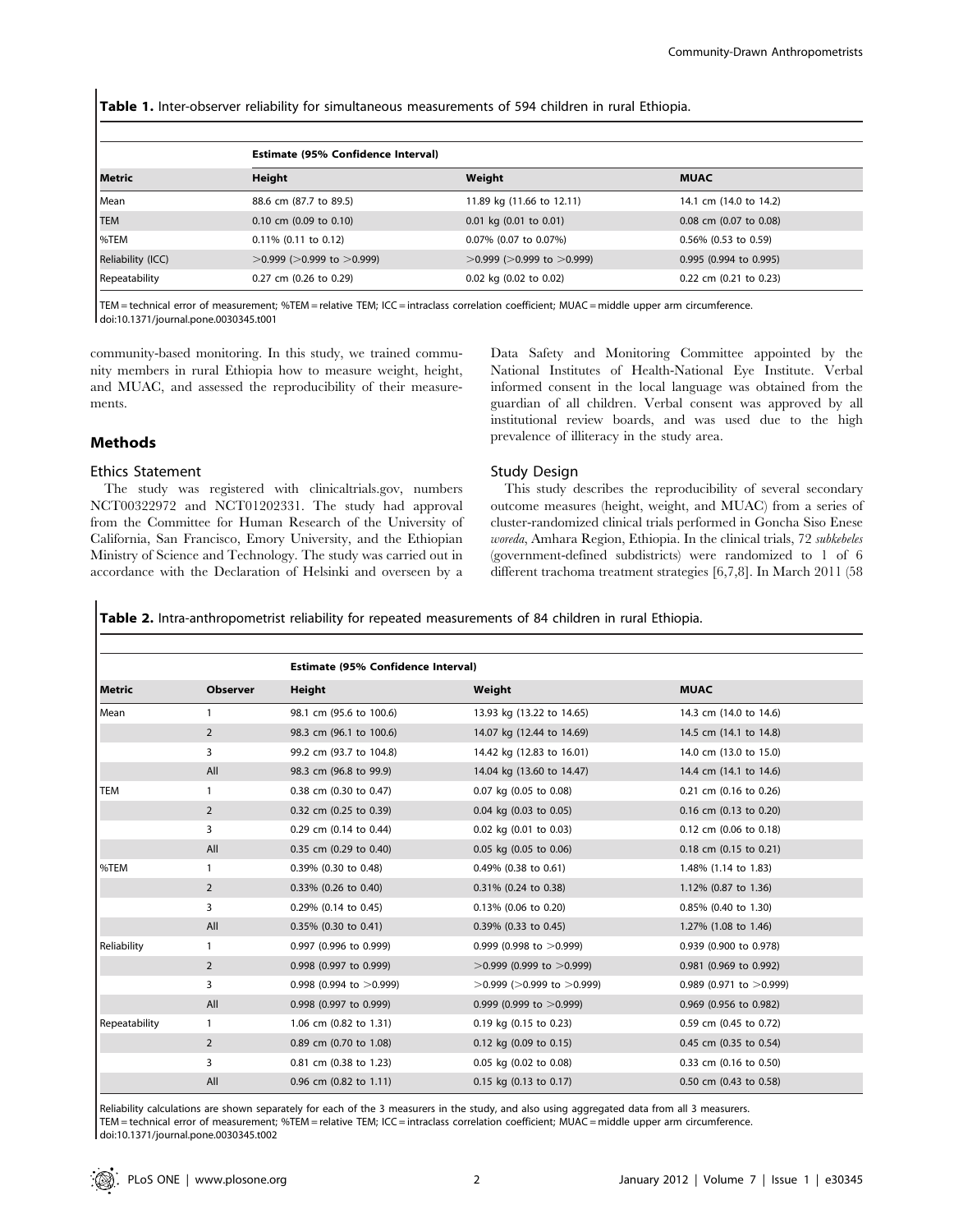

Figure 1. Bland-Altman plots depicting intra-anthropometrist agreement. Plots shown for measurements of (A) height, (B) weight, and (C) middle upper arm circumference in 84 children aged 0–5 years in a community-based study in Ethiopia. The solid horizontal line represents the mean percent difference between the measurements, and the dashed lines represent the 95% limits of agreement. doi:10.1371/journal.pone.0030345.g001

months after the baseline visit) we offered anthropometric measurements to all children aged 0–5 years from 18 of these subkebeles.

We performed height, weight, and MUAC measurements using techniques recommended by the World Health Organization [9,10]. Children were measured barefoot and with only light clothing. For all 3 anthropometric outcomes, the official measurement consisted of the median value of 3 independent replicate measurements. Children and/or equipment were adjusted between each of the replicate measurements.

## Height Measurements

To measure height, we used a portable measuring board (Shorr Productions, LLC, Olney, MD, USA), which was placed on a flat surface with the backboard supported by a tree or wall. Children were measured with the head, back, buttocks, and heels touching the backboard; heels together; knees extended; and head in the Frankfort horizontal plane. If a child could not cooperate sufficiently for a standing height measurement, the measuring board was placed on the ground, and the length measured with the same positioning. Measurements were taken to the nearest 0.1 cm.

## Weight Measurements

To measure weight, we used a Seca 874 scale (Seca GmbH & Co. KG, Hamburg, Germany), taking care to position the scale with all 4 feet of the scale touching the ground. No platform was used underneath the scale. We taped 2 footprints on the scale and asked children to stand on the footprints, ensuring that their weight was evenly distributed. For younger children, we used the taring function of the scale, in which the child's guardian stepped on the scale without the child, the scale was zeroed, and then the child was handed to the guardian. Weight measurements were recorded to the nearest 0.01 kg. Two 4.5 kg test weights were measured after every  $10<sup>th</sup>$  child to assess drift in the weight measurements over time. We performed 2 measurements: one with only the first test weight, and another with both test weights.

## MUAC Measurements

To measure MUAC, we used non-stretch MUAC tapes produced for clinical studies in Bangladesh (generously provided by A. Labrique) [11]. The child's right arm was flexed to  $90^{\circ}$  at the elbow, and the midpoint between the lateral acromion and distal olecranon was identified and marked. The arm was then relaxed, the MUAC strip was placed snugly around the marked midpoint of the arm, and the measurement was recorded to the nearest 0.1 cm.

#### Anthropometry Training

The local health office referred 22 individuals for training. These individuals were largely farmers by profession, and had little or no knowledge of anthropometry. We trained potential anthropometrists over a 2-day period before the assessments began, using materials from the World Health Organization (WHO) [12]. During the first day of training, we showed a video produced by the WHO that described each of the anthropometric measurements [13]. The investigators demonstrated each anthro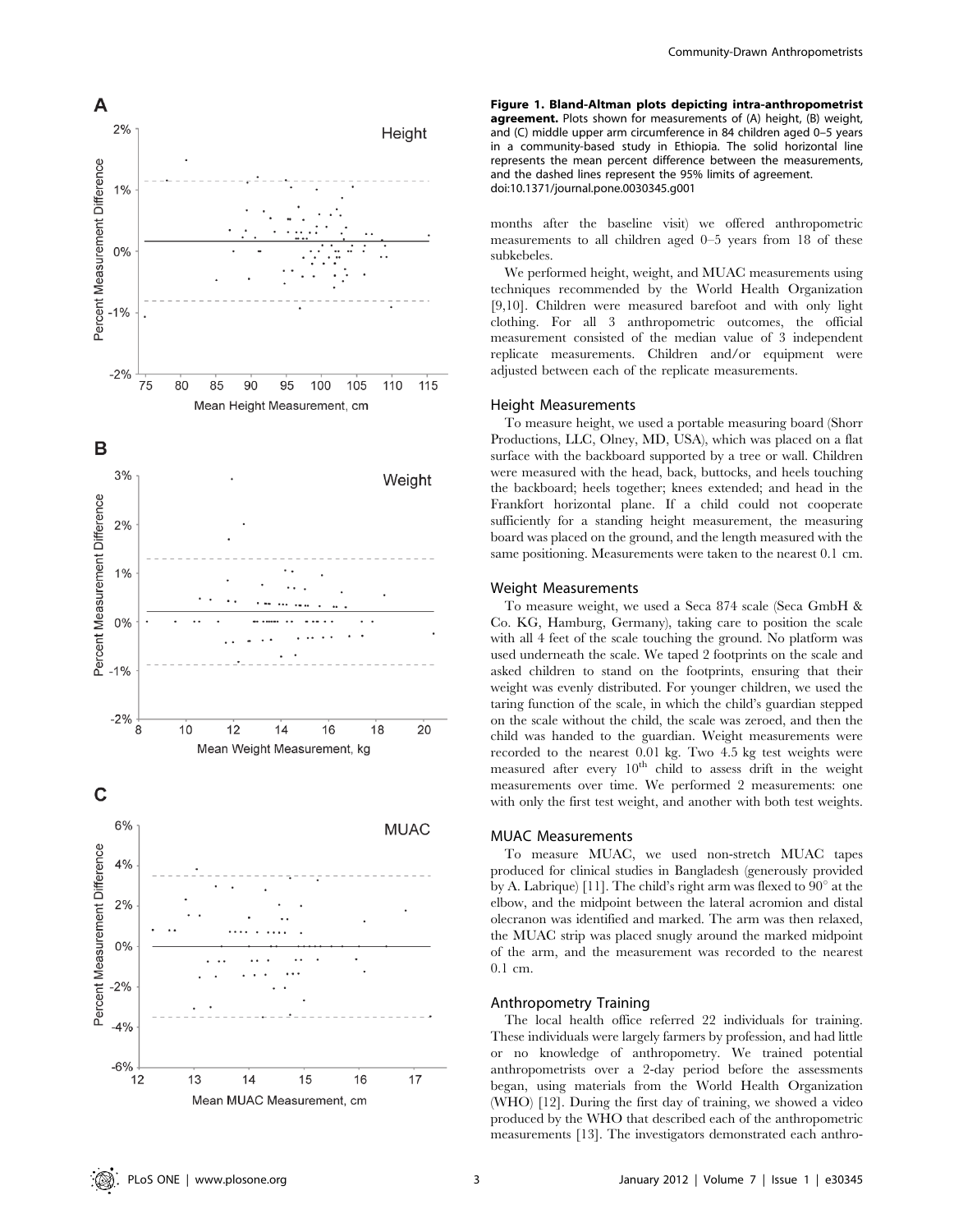pometric technique in front of the entire group, and reviewed potential sources for error. We then established several stations with the anthropometry equipment, and trainees practiced taking weight and MUAC measurements on each other, and height/ length measurements on household objects. The investigators monitored each group, correcting trainees in their technique when necessary. On the second day of training, we asked potential anthropometrists to perform a series of test measurements on known heights, weights, and circumferences; the 6 individuals who performed these measurements most accurately were invited to be anthropometry team members. Besides the formal training session, we also provided daily supervision and feedback for both anthropometry teams while in the field.

Anthropometry teams were comprised of 3 individuals: a registrar, a measurer, and a recorder. In addition, an observer from the University of California, San Francisco or The Carter Center, Ethiopia was assigned to each team. The registrar was responsible for recruiting all under-5 year-old children and assigned a 6-digit random number sticker to each child who presented for anthropometry. The measurer led the child through a series of 3 anthropometric tests: height, then weight, then MUAC. Measurers performed each measurement in triplicate, calling out each measurement to the recorder. The recorder, in addition to transcribing measurements, also assisted in positioning children for each test. The teams were comprised of the same 3 individuals for the entire study visit. Team members were free to perform any of the team functions, and could switch positions as they wished. The role of the observer was to watch the measurer, and independently record a measurement before the measurer had called out any measurement.

#### Repeat Measurements

We performed 3 types of repeated measurements in order to assess reliability. First, the measurements for all children were recorded by both the measurer-recorder team and by an independent observer. The observer wrote the measurement silently before the measurer called out his reading to the recorder, thus maintaining masking of both sets of measurements. Second, intra-anthropometrist agreement was assessed by sending a convenience sample of children for repeat registration and a new random number sticker immediately after completion of one round of anthropometric tests. These children were then remeasured by the team. We required that at least 4 other children be measured between the first and second measurements, to prevent the anthropometrists from recalling their previous measurement. Third, to measure inter-anthropometrist agreement, all children from 2 of the subkebeles were measured by both anthropometry teams on the same day. The teams set up

approximately 50 meters away from one another, preventing each team from hearing the other's measurements. Repeat measurements were conducted identically to the first measurement (i.e., in triplicate, with the median used as the official value).

# Statistical methods

We performed several tests of reliability. Technical error of measurement (TEM) is the square root of the measurement error variance, which is the same as the within-subject standard deviation when repeated measurements are taken [14]. TEM is expressed in the units of the measurement, making comparisons of different tests difficult. Therefore, we also calculated the relative TEM, which is the TEM divided by the mean of all measurements [15]. We calculated the coefficient of reliability, which is numerically the same as the intraclass correlation coefficient (the between-subject variance divided by the total variance). The coefficient of reliability reflects the proportion of total betweensubject variance not due to measurement error [14]. Finally, we calculated the repeatability, which is the TEM multiplied by 2.77 [16]. The repeatability coefficient reflects how different any 2 replicate measurements could be by chance alone; for 95% of subjects, the difference between 2 measurements will be less than or equal to the repeatability coefficient. Note that these metrics are all related, and are simply different ways to express the variability between repeated measurements.

We calculated estimates of intra-anthropometrist reliability for the children who had repeat measurements by the same anthropometrist, inter-anthropometrist reliability for the children who had repeat measurements by different anthropometry teams, and inter-observer reliability for all children. We calculated all statistics using the median of the 3 triplicate measurements as a single estimate of the measurement. We report intra-anthropometrist reliability separately for each measurer. In order to estimate the overall intra-anthropometrist reliability, we also performed analyses with aggregated data.

Bland-Altman plots were constructed to assess intra-anthropometrist and inter-anthropometrist reproducibility by plotting the mean of the 2 median measurements versus the percentage difference between the 2 median measurements (calculated as the difference divided by the mean). On each graph, we also plotted the mean percentage difference (also called the bias, since this is the tendency for one measurement to exceed the other), and the 95% limits of agreement (calculated as the mean percentage difference  $\pm 1.96$  multiplied by the standard deviation of the percentage differences) [16]. The limits of agreement provide an estimate of reproducibility: the percentage difference between the 2 replicate measurements will lie between these limits for 95% of the measurement pairs. We dealt with heteroskedasticity in the

Table 3. Inter-anthropometrist reliability for repeated measurements of 89 children in rural Ethiopia.

|                   | <b>Estimate (95% Confidence Interval)</b> |                              |                        |  |
|-------------------|-------------------------------------------|------------------------------|------------------------|--|
| Metric            | Height                                    | Weight                       | <b>MUAC</b>            |  |
| Mean              | 88.7 cm (86.0 to 91.4)                    | 12.05 kg (11.40 to 12.69)    | 14.2 cm (14.0 to 14.4) |  |
| <b>TEM</b>        | 0.67 cm (0.57 to 0.76)                    | $0.09$ kg $(0.08$ to $0.11)$ | 0.22 cm (0.18 to 0.25) |  |
| %TEM              | 0.75% (0.64 to 0.86)                      | 0.79% (0.67 to 0.91)         | 1.53% (1.30 to 1.76)   |  |
| Reliability (ICC) | 0.997 (0.996 to 0.998)                    | 0.999 (0.999 to 0.999)       | 0.954 (0.935 to 0.973) |  |
| Repeatability     | 1.85 cm (1.57 to 2.12)                    | 0.26 kg (0.22 to 0.30)       | 0.60 cm (0.51 to 0.69) |  |

TEM = technical error of measurement; %TEM = relative TEM; ICC = intraclass correlation coefficient; MUAC = middle upper arm circumference. doi:10.1371/journal.pone.0030345.t003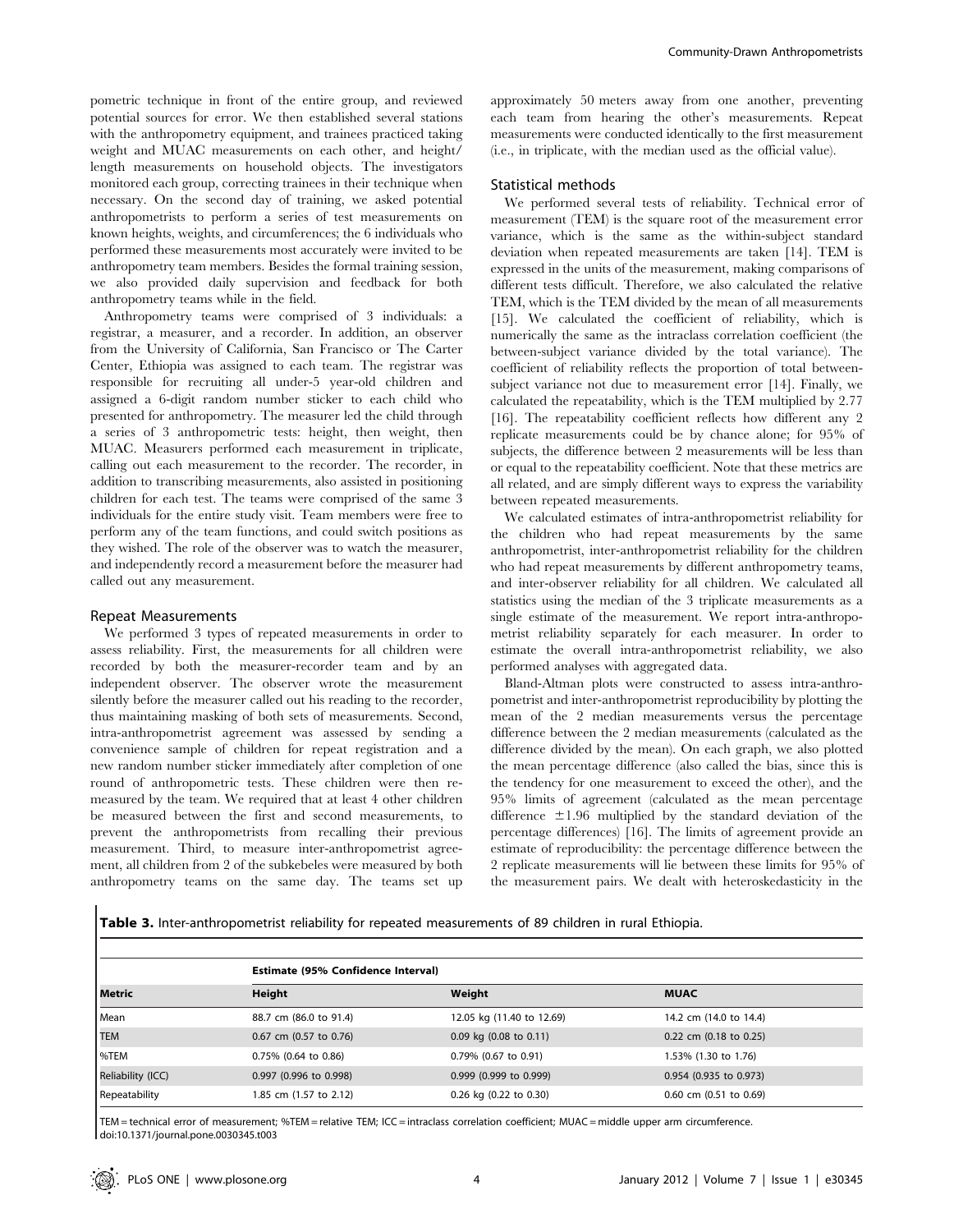

Figure 2. Bland-Altman plots depicting inter-anthropometrist agreement. Plots shown for measurements of (A) height, (B) weight, and (C) middle upper arm circumference in 89 children aged 0–5 years in a community-based study in Ethiopia. The solid horizontal line represents the mean percent difference between the measurements, and the dashed lines represent the 95% limits of agreement. doi:10.1371/journal.pone.0030345.g002

Bland-Altman plots by stratifying the pairs of measurements into quartiles (based on the mean of the 2 measurements), and calculating the TEM and %TEM separately for each quartile.

We determined whether taking the median of 3 measurements reduced measurement error by calculating the %TEM for the first of the 3 measurements, the median of the 3 measurements, and the mean of the 3 measurements. We tested whether the scales experienced any measurement drift throughout the study by plotting the median measurement of each of the standard test weights over time. We assessed whether these test weight measurements changed over time in a linear regression adjusted for the scale, test weight set, and anthropometry team. Autocorrelation was assessed with the Wooldridge test for serial correlation [17]. We assessed the height and MUAC measurements for terminal digit preference by plotting the proportion of measurements with each of the 10 possible terminal digits, using values from only the first of the 3 replicate measures. To determine whether the proportion of measurements using each terminal digit was similar, we used the  $\chi^2$  goodness of fit test from a multinomial regression with the terminal digit (0 through 9) as the outcome, accounting for community clustering. All statistical analyses were performed with Stata 10 (Statacorp, College Station, TX).

## Results

The 2 anthropometry teams monitored 606 children over 10 days. In 1 of the teams, the same person was the measurer for the entire study period ( $N = 328$ ), whereas in the other team, all 3 team members functioned as the measurer at some point in the study  $(N = 152, 98, \text{ and } 28, \text{ respectively})$ . Of these 606 children, 594 had repeat measurements for height, weight, and MUAC documented by both the measurer-recorder team and the independent observer. 84 had repeat measurements performed by the same anthropometrist, and 89 separate children had repeat measurements performed by different anthropometry teams.

Each time the measurer-recorder team positioned and measured a child, an independent observer also recorded measurements. The agreement between these 2 records, which we call inter-observer reliability, is shown in Table 1 for the 594 children with complete data. In general, measurements between the anthropometry team and independent observer demonstrated excellent agreement. Note that in this study, inter-observer reliability does not capture any of the measurement variability associated with positioning the child.

Estimates of intra-anthropometrist reliability for height, weight, and MUAC are shown in Table 2, separately for each measurer. All height measurements in intra-anthropometrist reliability calculations reflect standing height (as opposed to length). Intrareliability metrics were generally similar for the individual graders. To estimate the overall intra-anthropometrist reliability, we also performed calculations using aggregated data (Table 2). The degree of intra-anthropometrist measurement error did not appear to depend on the magnitude of the measurement, as depicted in Bland-Altman plots (Figure 1).

Table 3 lists estimates of inter-anthropometrist reliability for 89 children with repeat measurements. Inter-anthropometrist mea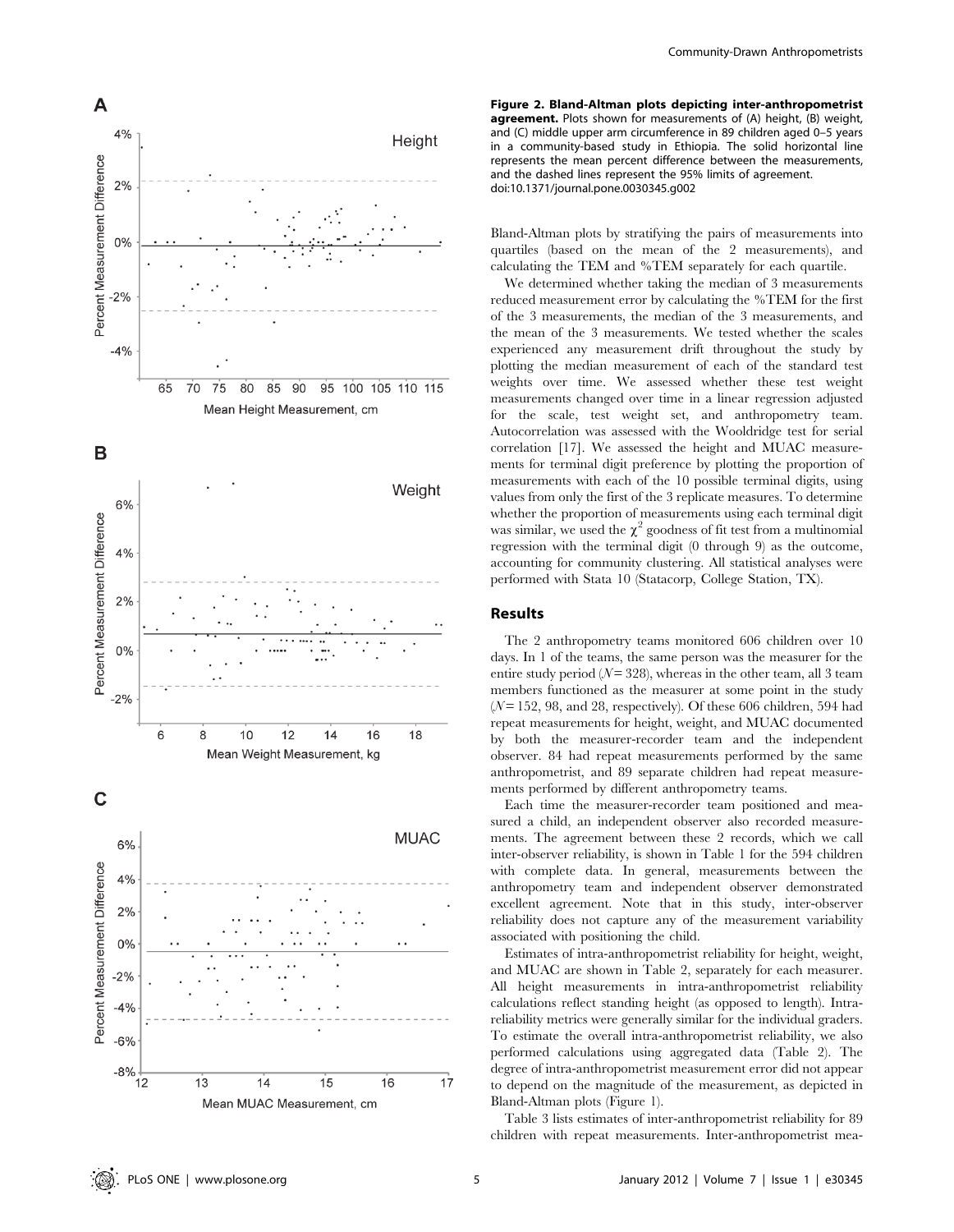Table 4. Inter-anthropometrist reliability for repeated measurements of 89 children, stratified by quartile of measurement.

|                   |                       |              | <b>Estimate (95% Confidence Interval)</b> |                       |
|-------------------|-----------------------|--------------|-------------------------------------------|-----------------------|
| Quartile No.      | <b>Quartile Range</b> | No. Subjects | <b>TEM</b>                                | %TEM, %               |
| Height            |                       |              |                                           |                       |
| Ouartile 1        | 60.5-77.8 cm          | 23           | 1.03 cm (0.73 to 1.33)                    | 1.45 (1.03 to 1.87)   |
| <b>Ouartile 2</b> | 77.9-90.6 cm          | 23           | 0.61 cm (0.43 to 0.78)                    | $0.70$ (0.50 to 0.90) |
| Quartile 3        | 90.7-97.2 cm          | 21           | 0.38 cm (0.27 to 0.50)                    | $0.40$ (0.28 to 0.53) |
| Ouartile 4        | 97.3-116.4 cm         | 22           | 0.40 cm (0.28 to 0.52)                    | 0.39 (0.28 to 0.51)   |
| Weight            |                       |              |                                           |                       |
| Ouartile 1        | 5.22-9.68 kg          | 23           | 0.11 kg (0.08 to 0.14)                    | 1.34 (0.94 to 1.74)   |
| <b>Ouartile 2</b> | 9.69-12.30 kg         | 22           | 0.10 kg (0.07 to 0.14)                    | $0.91$ (0.64 to 1.19) |
| Ouartile 3        | 12.31-13.80 kg        | 22           | 0.07 kg (0.05 to 0.09)                    | 0.55 (0.38 to 0.71)   |
| Quartile 4        | 13.81-19.20 kg        | 22           | 0.09 kg (0.07 to 0.12)                    | 0.59 (0.41 to 0.76)   |
| <b>MUAC</b>       |                       |              |                                           |                       |
| Ouartile 1        | $12.1 - 13.5$ cm      | 24           | 0.22 cm (0.16 to 0.29)                    | 1.73 (1.24 to 2.22)   |
| Quartile 2        | 13.6-14.3 cm          | 21           | 0.19 cm (0.14 to 0.25)                    | 1.40 (0.98 to 1.83)   |
| Quartile 3        | 14.4-14.8 cm          | 22           | 0.22 cm (0.15 to 0.28)                    | 1.49 (1.05 to 1.93)   |
| Ouartile 4        | 14.9-17.0 cm          | 22           | 0.23 cm (0.16 to 0.30)                    | 1.48 (1.04 to 1.92)   |

TEM = technical error of measurement; %TEM = relative TEM.

doi:10.1371/journal.pone.0030345.t004

surement error was greater than the corresponding values for intra-anthropometrist reliability (compare with Table 2). Bland-Altman plots of inter-anthropometrist reliability are depicted in Figure 2; these plots suggested greater measurement error in larger compared to smaller children. To further investigate this, we stratified children into 4 quartiles for each of the anthropometric measures (Table 4), and we compared measurements from the 61 children who had standing height measured versus the 28 who had length measured (Table 5). We found increased measurement error in smaller children compared with larger children, and for length measurements compared with height measurements. Even in the strata with the largest measurement errors, the relative TEM was still less than 2% for each anthropometry metric.

We estimated the %TEM for the first of the 3 recorded measurements, as well as the median and mean of these 3 measurements (Table 6). We found that using the median of 3 measurements generally resulted in less error than taking either a single measurement or the mean measurement.

To determine the accuracy of the scales in field conditions, we weighed sets of test weights after every tenth child (Figure 3). We

| <b>Table 5.</b> Inter-anthropometrist reliability of height |  |
|-------------------------------------------------------------|--|
| measurements compared to length measurements.               |  |

|                    | Estimate, % (95% Confidence Interval) |                        |  |
|--------------------|---------------------------------------|------------------------|--|
| <b>Measurement</b> | Height<br>$(N = 61)$                  | Length<br>$(N = 28)$   |  |
| Mean               | 95.0 cm (92.9 to 97.0)                | 75.1 cm (71.6 to 78.5) |  |
| <b>TEM</b>         | $0.38$ cm $(0.31$ to $0.45)$          | 1.04 cm (0.76 to 1.32) |  |
| %TEM               | $0.40\%$ (0.33 to 0.48)               | 1.37% (1.00 to 1.75)   |  |
| Reliability (ICC)  | 0.998 (0.997 to 0.999)                | 0.987 (0.978 to 0.997) |  |
| Repeatability      | 1.06 cm (0.87 to 1.25)                | 2.87 cm (2.09 to 3.66) |  |

doi:10.1371/journal.pone.0030345.t005

 $\overline{\phantom{a}}$ 

found that the maximum difference at any of the repeat measurements was only 0.15 kg, a number very similar to the intra- and inter-anthropometrist repeatability coefficients (Tables 2 and 3) and consistent with the manufacturer's insert. There appeared to be no change in the weight measurements over time in regression analyses adjusted for scale, test weight set, and anthropometry team: for each subsequent weighing, the measure-



Figure 3. Reproducibility of scales in field conditions. Graphs show (A) the 9.0 kg test weight and (B) the 4.5 kg test weight, over the 10 days of the study. The 2 different scales are depicted in black or grey, and the 2 different test weight sets are depicted as dashed or solid lines. Test weights were measured after every 10<sup>th</sup> child of the day, represented as a hash mark on the x-axis. Discontinuities in the lines indicate that the anthropometry team examined less children than the other team.

doi:10.1371/journal.pone.0030345.g003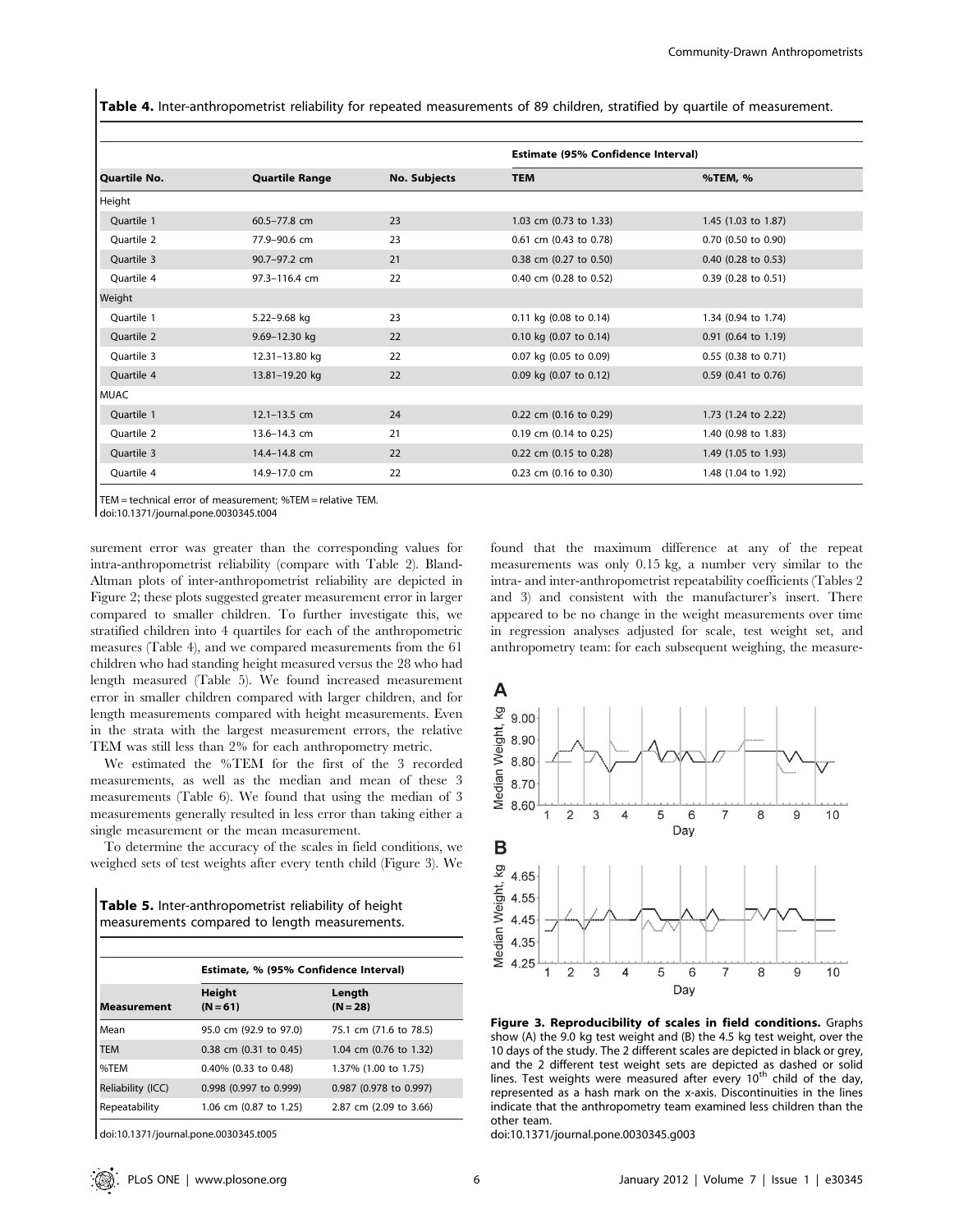Table 6. Reliability of a single measurement, the median of 3 measurements, and the mean of 3 measurements.

|                           | Relative Technical Error of Measurement, % (95% Confidence Interval) |                       |                     |  |
|---------------------------|----------------------------------------------------------------------|-----------------------|---------------------|--|
| <b>Measurement</b>        | Height                                                               | Weight                | <b>MUAC</b>         |  |
| I INTRA-OBSERVER (N = 84) |                                                                      |                       |                     |  |
| First of Three            | $0.43$ (0.37 to 0.50)                                                | 0.68 (0.57 to 0.78)   | 1.46 (1.24 to 1.68) |  |
| Mean of Three             | $0.60$ (0.51 to 0.69)                                                | $0.43$ (0.37 to 0.50) | 1.16 (0.99 to 1.34) |  |
| Median of Three           | $0.35$ (0.30 to 0.41)                                                | $0.39$ (0.33 to 0.45) | 1.27 (1.08 to 1.46) |  |
| I INTER-OBSERVER (N = 89) |                                                                      |                       |                     |  |
| First of Three            | $0.96$ (0.81 to 1.10)                                                | $0.96$ (0.81 to 1.11) | 1.50 (1.28 to 1.72) |  |
| Mean of Three             | $0.80$ (0.68 to 0.92)                                                | $0.78$ (0.66 to 0.91) | 1.48 (1.26 to 1.69) |  |
| Median of Three           | 0.75 (0.64 to 0.86)                                                  | $0.79$ (0.67 to 0.91) | 1.53 (1.30 to 1.76) |  |

doi:10.1371/journal.pone.0030345.t006

ment for the 4.5 kg test weight decreased by 0.0001 kg (95% CI  $-0.0006$  to 0.0003) and the measurement for the 9.0 kg test weights decreased by 0.0002 kg (95% CI  $-0.0008$  to 0.0004). We found no evidence for autocorrelation over time (Wooldridge test  $p = 0.44$  for 4.5 kg test weight, and  $p = 0.52$  for 9.0 kg test weight set).

We tested for terminal digit preference in the 2 anthropometrists who had performed at least 100 measurements. We found evidence for terminal digit preference for the height measurements ( $p$ <0.0001 for each anthropometrist,  $\chi^2$  test) and MUAC measurements ( $p = 0.48$  and  $p < 0.0001$  for anthropometrists 1 and 2, respectively). Both anthropometrists frequently recorded 5 as the terminal digit, and the second anthropometrist also frequently recorded 0 (Figure 4).

#### **Discussion**

We showed that rural community members without previous experience in anthropometry were able to take reliable anthropometric measurements after a short training exercise. Intra- and inter-anthropometrist reproducibility were relatively high for all metrics, though measurement error was slightly higher for smaller

# A



Figure 4. Terminal digit preference. The proportion of recorded measurements with each of the 10 possible terminal digits, shown for height (white) and MUAC (grey) measurements for (A) anthropometrist 1 and (B) anthropometrist 2. Error bars represent 95% confidence intervals, accounting for the clustered study design. doi:10.1371/journal.pone.0030345.g004

children than for larger children, and for length measurements compared to height measurements. The measurement error for weighing children was similar to that of weighing test weights.

Although growth monitoring of children would ideally be done by trained anthropometrists with formal health education, such individuals are usually not available in resource-poor settings. As an alternative, community members without formal training could be employed as anthropometrists [18,19,20]. However, the reliability of measurements made from community-drawn anthropometrists has not typically been reported in prior studies. We therefore attempted to address the reliability of community-drawn anthropometrists in a clinical trial setting in Ethiopia. As a first step, we assessed the agreement between anthropometrists and an independent observer in order to determine whether our anthropometrists would be able to accurately read the measurements from the anthropometry equipment. Anthropometry teams displayed very high agreement with the observers, suggesting that a brief training exercise was sufficient to teach our teams how to accurately use the equipment. We should point out, however, that the 6 anthropometrists in this study were selected from 22 potential candidates, many of whom were unable to adequately perform measurements after our training. Pre-testing of anthropometrists is therefore crucial when using community individuals with little training.

We also assessed intra- and inter-anthropometrist reproducibility, both of which were relatively high in this study. As expected, inter-anthropometrist measurement error was slightly greater than intra-anthropometrist error, and measurement error for height and weight were less than that for MUAC. The reliability estimates in this study were comparable to those found in previous studies in a variety of settings, suggesting that after appropriate training, community-drawn anthropometrists have the capacity to perform highly reliable measurements [14,21].

Inter-anthropometrist error was greater for smaller children compared with larger children, and for length measurements compared with height measurements. This result is consistent with our experience in the field, where younger children were less cooperative and more difficult to measure. This result suggests that additional training could focus on techniques to accurately measure the youngest children, such as performing examinations quickly, and enlisting the help of guardians to comfort and stabilize the child, especially when measuring length. Even with this lack of precision for the youngest children, relative TEM was below 2% for the smallest quartile of all metrics, which is probably acceptable in most contexts.